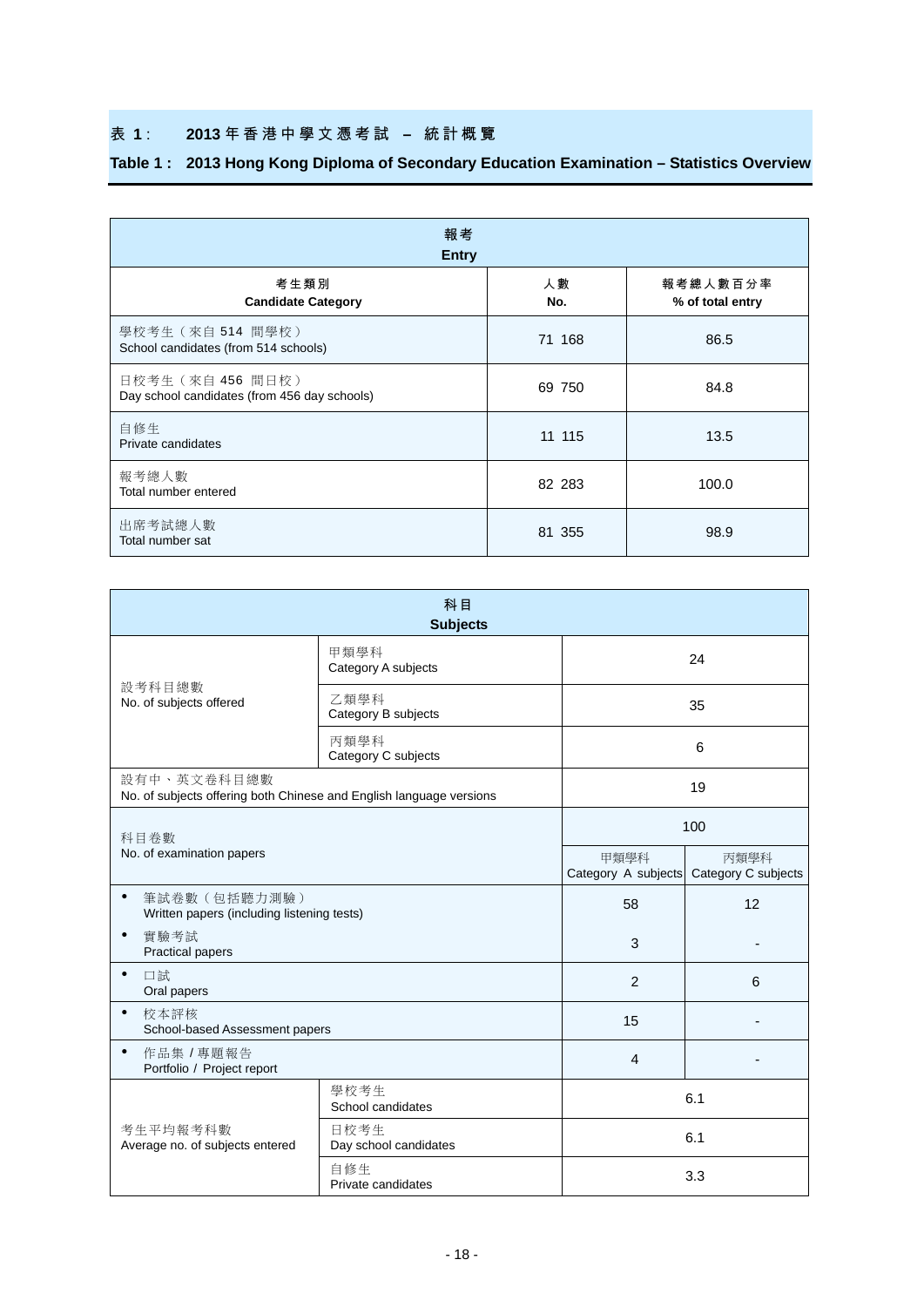| 考試運作<br><b>Examination Operation</b>                                   |                                                                                                     |                                 |       |  |  |  |  |  |  |  |
|------------------------------------------------------------------------|-----------------------------------------------------------------------------------------------------|---------------------------------|-------|--|--|--|--|--|--|--|
|                                                                        | 試場數目                                                                                                | 禮堂/健身室<br>397<br>Hall/Gymnasium | 2 760 |  |  |  |  |  |  |  |
| 筆試(包括聽力測驗)<br>Written examinations<br>(including listening tests)      | No. of examination centres                                                                          | 課室<br>2 3 6 3<br>Classroom      |       |  |  |  |  |  |  |  |
|                                                                        | 監考員人次<br>No. of invigilator-sessions                                                                |                                 |       |  |  |  |  |  |  |  |
| 實驗考試<br>Practical examinations                                         | 試場數目<br>No. of examination centres                                                                  | 12                              |       |  |  |  |  |  |  |  |
| 口試                                                                     | 試場數目 (考室總數)<br>No. of examination centres (total no. of examination rooms)                          | 139 (455)                       |       |  |  |  |  |  |  |  |
| Oral examinations                                                      | 口試報到室主管數目<br>No. of oral waiting room supervisors                                                   | 278                             |       |  |  |  |  |  |  |  |
| 特別試場                                                                   | 為殘疾考生而設的特別試場數目<br>No. of special centres for candidates with disabilities                           | 95                              |       |  |  |  |  |  |  |  |
| (為有特別需要考生而設)<br>Special centres<br>(for candidates with special needs) | 為因宗教理由需作特別安排的考生而設的試場數目<br>No. of centres for candidates with special needs due to religious reasons |                                 |       |  |  |  |  |  |  |  |
|                                                                        | 懲教機構試場數目<br>No. of centres at correctional institutes                                               | 4                               |       |  |  |  |  |  |  |  |

註: 文憑試的筆試(包括聽力測驗)在學校禮堂進行。一般而言,學校禮堂使用日數是 8 至 11 日。在中國語文、英國語文、 數學及通識教育科考試期間,154 間學校需停課 1 至 3 天,提供課室作公開考試用。

Note: HKDSE written examinations (including listening tests) are conducted in school halls. In general, each school hall is used for 8 to 11 days. On the days of the Chinese Language, English Language, Mathematics Compulsory Part and Liberal Studies examinations, 154 schools were closed for 1 to 3 days to provide classroom centres for the public examinations.

| 考生違規統計<br><b>Candidates not following examination instructions</b>                                                                 |                                                  |  |  |  |  |  |  |  |
|------------------------------------------------------------------------------------------------------------------------------------|--------------------------------------------------|--|--|--|--|--|--|--|
| 作弊<br>Cheating                                                                                                                     |                                                  |  |  |  |  |  |  |  |
| 校本評核抄襲<br>Plagiarism in SBA                                                                                                        | 26                                               |  |  |  |  |  |  |  |
| 攜帶未經許可物品到試場<br>Bringing in unauthorised materials to examination centres                                                           | 145                                              |  |  |  |  |  |  |  |
| 沒有遵從考試時間指示<br>Disobeying time instructions                                                                                         | 125 (筆試 Written Exams)<br>15 (口試 Speaking Exams) |  |  |  |  |  |  |  |
| 於試場內拍照/將電腦條碼照片上載互聯網<br>Taking photos in the examination centres/posting barcode labels on the web                                  | 3                                                |  |  |  |  |  |  |  |
| 違反手提電話規則<br>Disobeying the regulations on mobile phones                                                                            | 81                                               |  |  |  |  |  |  |  |
| 應考聆聽考試時遲到或沒有自備收音機(包括耳筒或電池)<br>Attending listening tests late or did not bring radios (including earphones/batteries) for the tests | 529                                              |  |  |  |  |  |  |  |

註: 考生作弊或管有未經許可之物品可被降級或取消有關科目的考試成績。違反手提電話規則,考生可被扣分或降級(視乎個案 的嚴重情況而定)。其他違規事件的考生一般會被扣分。

Note: Candidates found cheating or in possession of unauthorised materials were subject to subject downgrading or disqualification from the subject(s) concerned. Candidates who disobeyed the regulations on mobile phones were subject to mark penalties or subject downgrading depending on the severity of the cases. For other offences, mark penalties were normally imposed.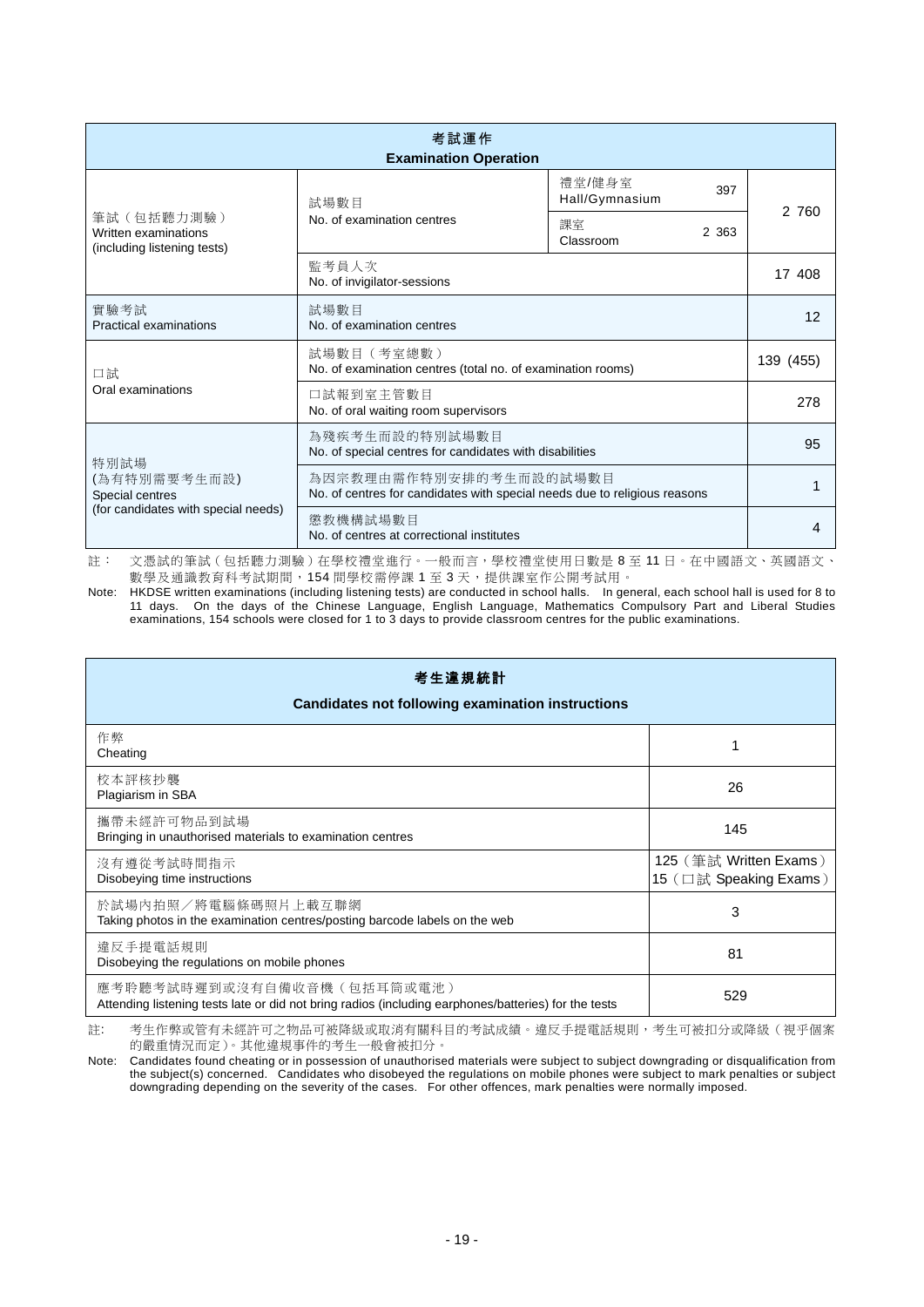| 評卷<br><b>Marking</b>                                                                                    |           |  |  |  |  |  |  |  |
|---------------------------------------------------------------------------------------------------------|-----------|--|--|--|--|--|--|--|
| 筆試 (包括聽力測驗) 閱卷員/評卷助理員數目<br>No. of markers/marking assistants (written papers including listening tests) | 4 960     |  |  |  |  |  |  |  |
| 實驗考試主考員數目<br>No. of practical examiners                                                                 | 112       |  |  |  |  |  |  |  |
| 口試主考員數目<br>No. of oral examiners                                                                        | 1 1 2 2   |  |  |  |  |  |  |  |
| 答卷份數<br>Sets of answer scripts processed                                                                | 1 148 700 |  |  |  |  |  |  |  |
| 多項選擇題答題紙張數<br>No. of multiple-choice answer sheets processed                                            | 203 600   |  |  |  |  |  |  |  |

| 考生成績<br><b>Candidates' Results</b>           |                                   |         |        |          |          |          |          |          |     |  |  |
|----------------------------------------------|-----------------------------------|---------|--------|----------|----------|----------|----------|----------|-----|--|--|
| 科 目<br><b>Subject</b>                        | 考生類別<br><b>Candidate Category</b> | $5***%$ | $5*+%$ | $5 + \%$ | $4 + \%$ | $3 + \%$ | $2 + \%$ | $1 + \%$ | U%  |  |  |
| 中國語文                                         | 日校考生<br>Day school candidates     | 0.9     | 3.6    | 8.8      | 27.5     | 52.3     | 80.7     | 96.4     | 3.6 |  |  |
| Chinese Language                             | 全體考生<br>All candidates            | 0.8     | 3.3    | 8.2      | 26.5     | 51.5     | 80.3     | 96.1     | 3.9 |  |  |
| 英國語文<br>English Language                     | 日校考生<br>Day school candidates     | 1.0     | 3.9    | 9.6      | 25.6     | 48.8     | 77.8     | 90.9     | 9.1 |  |  |
|                                              | 全體考生<br>All candidates            | 0.9     | 3.6    | 9.0      | 24.6     | 48.6     | 78.1     | 91.2     | 8.8 |  |  |
| 中國語文及<br>英國語文                                | 日校考生<br>Day school candidates     | 0.9     | 3.8    | 9.2      | 26.6     | 50.6     | 79.2     | 93.7     | 6.3 |  |  |
| Chinese Language &<br>English Language       | 全體考生<br>All candidates            | 0.8     | 3.4    | 8.6      | 25.5     | 50.0     | 79.2     | 93.6     | 6.4 |  |  |
| 數學必修部分                                       | 日校考生<br>Day school candidates     | 1.2     | 4.8    | 11.8     | 34.7     | 57.3     | 80.8     | 92.8     | 7.2 |  |  |
| <b>Mathematics</b><br><b>Compulsory Part</b> | 全體考生<br>All candidates            | 1.2     | 4.7    | 11.9     | 35.0     | 57.5     | 80.7     | 92.7     | 7.3 |  |  |
| 诵識教育                                         | 日校考生<br>Day school candidates     | 0.8     | 3.2    | 8.1      | 35.6     | 69.3     | 88.5     | 98.6     | 1.4 |  |  |
| <b>Liberal Studies</b>                       | 全體考生<br>All candidates            | 0.8     | 3.0    | 7.8      | 34.9     | 68.7     | 88.0     | 98.3     | 1.7 |  |  |

| 所有甲類學科<br>All Category A<br>subjects | 日校考生<br>Day school candidates | 1.2 | 4.6 | 11.2 | 33.2 | 59.6 | 83.1 | 95.0 | 5.0 |
|--------------------------------------|-------------------------------|-----|-----|------|------|------|------|------|-----|
|                                      | 全體考生<br>All candidates        | 1.1 | 4.4 | 10.9 | 32.7 | 59.1 | 82.8 | 94.9 | 5.1 |
| 所有甲類學科選修<br>科目                       | 日校考生<br>Day school candidates | 1.4 | 5.8 | 14.2 | 38.0 | 64.9 | 85.3 | 95.7 | 4.3 |
| All Category A<br>elective subjects  | 全體考生<br>All candidates        | 1.4 | 5.7 | 14.1 | 38.0 | 64.8 | 85.1 | 95.5 | 4.5 |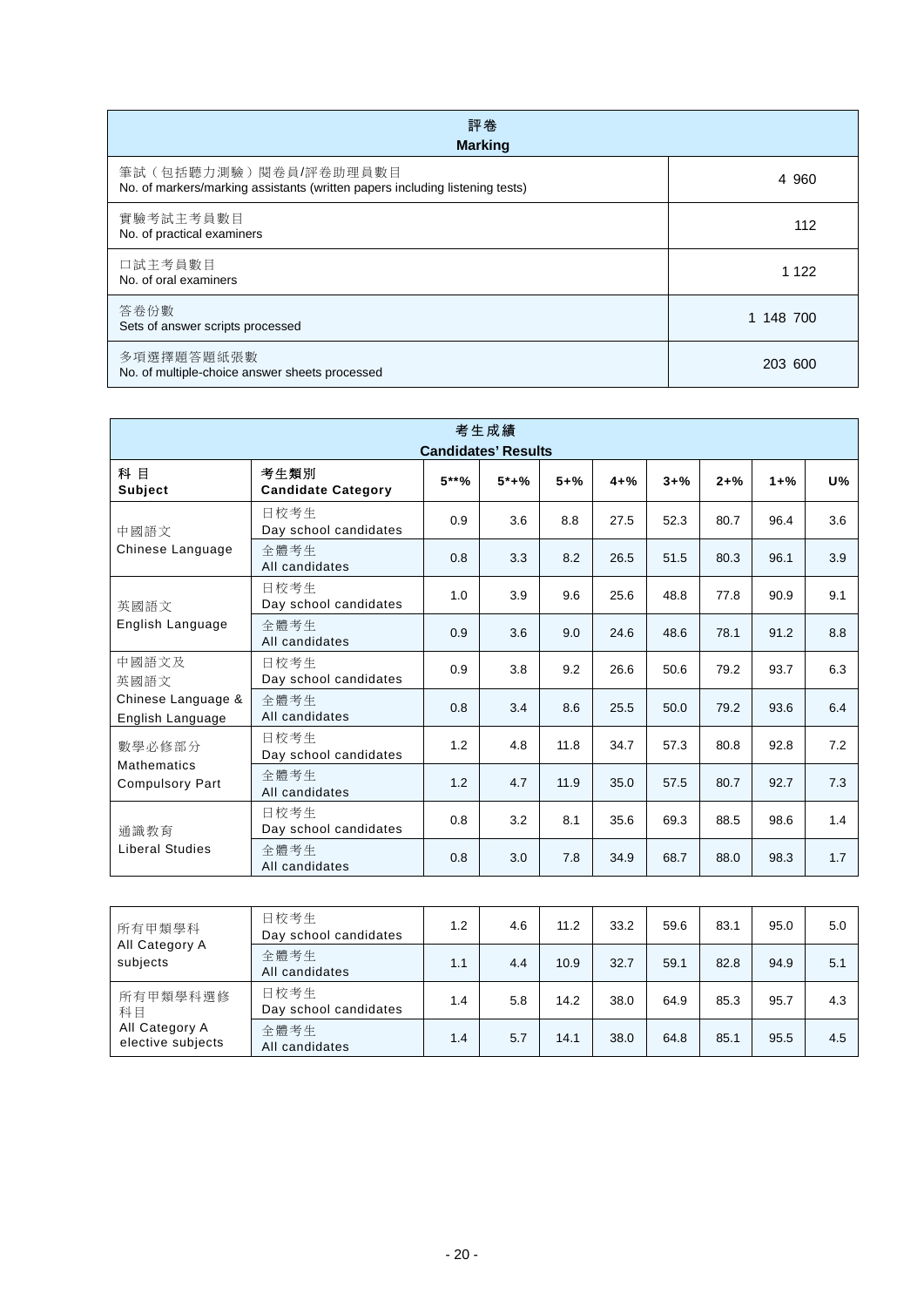| 考生成績<br><b>Candidates' Results</b> |                                   |                                                     |                                       |                                |  |  |  |  |  |  |
|------------------------------------|-----------------------------------|-----------------------------------------------------|---------------------------------------|--------------------------------|--|--|--|--|--|--|
| 所有乙類學科                             | 考生類別<br><b>Candidate Category</b> | 達標並表現優異<br>百分率<br>% of Attained<br>with Distinction | 達標或以上百分率<br>% of Attained<br>or above | 未達標百分率<br>$%$ of<br>Unattained |  |  |  |  |  |  |
| All Category B<br>subjects         | 日校考生<br>Day school candidates     | 21.8                                                | 90.4                                  | 9.6                            |  |  |  |  |  |  |
|                                    | 全體考生<br>All candidates            | 21.3                                                | 89.8                                  | 10.2                           |  |  |  |  |  |  |

| 所有丙類學科<br>All Category C | 考生類別<br><b>Candidate Category</b> | $a\%$ | $b+%$ | $c+%$ | $d+%$ | $e + %$ | U%  |
|--------------------------|-----------------------------------|-------|-------|-------|-------|---------|-----|
|                          | 日校考生<br>Day school candidates     | 43.7  | 63.4  | 75.6  | 83.6  | 92.4    | 7.6 |
| subjects                 | 全體考生<br>All candidates            | 43.7  | 63.3  | 75.5  | 83.7  | 92.2    | 7.8 |

## 符合本地四年制學士學位課程基本入學要求的成績統計

**Statistics for satisfying the general entrance requirements for local four-year undergraduate programmes**

| 考生類別<br><b>Candidate Category</b> |            | 出席總人數<br>Total no. sat |             | 符合要求的考生人數及百分率(以每類別出席總人數計算)<br>No. and % of candidates who satisfying the requirements<br>(% are with respect to the total no. who sat the examination in each category) |                |                |  |
|-----------------------------------|------------|------------------------|-------------|-------------------------------------------------------------------------------------------------------------------------------------------------------------------------|----------------|----------------|--|
|                                   | 男生<br>Male | 女生<br>Female           | 總數<br>Total | 男生<br>Male                                                                                                                                                              | 女生<br>Female   | 總數<br>Total    |  |
| 日校考生<br>Day school<br>candidates  | 34 762     | 34 795                 | 69 557      | 11 133 (32.0%)                                                                                                                                                          | 15 947 (45.8%) | 27 080 (38.9%) |  |
| 全體考生<br>All candidates            | 41 558     | 39 797                 | 81 355      | 11 958 (28.8%)                                                                                                                                                          | 16 493 (41.4%) | 28 451 (35.0%) |  |

大學四年制學士學位課程的基本入學要求為中國語文科及英國語文科達到第 3 級或以上,以及於數學科必修部分和通識教育科 考獲第 2 級或以上。

The general entrance requirements for four-year undergraduate programmes of local universities are level **3** or above in Chinese Language and English Language, and level **2** or above in Mathematics Compulsory Part and Liberal Studies.

| 符合副學位課程入學要求 / 應徵有關公務員職位的成績統計                                                              |            |                                                    |             |                                                                                                                                                                         |                |                |  |  |  |  |  |
|-------------------------------------------------------------------------------------------|------------|----------------------------------------------------|-------------|-------------------------------------------------------------------------------------------------------------------------------------------------------------------------|----------------|----------------|--|--|--|--|--|
| Statistics for eligibility to sub-degree programmes / relevant civil service appointments |            |                                                    |             |                                                                                                                                                                         |                |                |  |  |  |  |  |
| 考生類別                                                                                      |            | 出席最少五科總人數<br>Total no. who sat at least 5 subjects |             | 符合要求的考生人數及百分率(以每類別出席總人數計算)<br>No. and % of candidates who satisfying the requirements<br>(% are with respect to the total no. who sat the examination in each category) |                |                |  |  |  |  |  |
| Candidate Category                                                                        | 男生<br>Male | 女生<br>Female                                       | 總數<br>Total | 男生<br>Male                                                                                                                                                              | 女生<br>Female   | 總數<br>Total    |  |  |  |  |  |
| 日校考生<br>Day school<br>candidates                                                          | 34 038     | 34 372                                             | 68 410      | 21 451 (63.0%)                                                                                                                                                          | 25 707 (74.8%) | 47 158 (68.9%) |  |  |  |  |  |
| 全體考生<br>All candidates                                                                    | 36 673     | 35 917                                             | 72 590      | 23 141 (63.1%)                                                                                                                                                          | 26 675 (74.3%) | 49 816 (68.6%) |  |  |  |  |  |

於五科甲類學科中取得 2 級或以上/於乙類學科取得「達標」或以上成績,其中包括中國語文科及英國語文科

5 subjects with level 2+ in Category A subjects / attained or above in Category B subjects, including Chinese Language and English Language

註: 若選修乙類學科並取得「達標」成績,會被視為甲類學科的第 2 級成績,以符合副學位課程入學及有關公務員職位入職的 成績要求。

Notes: 'Attained' in Category B subjects are accepted as level 2 in Category A subjects for admission to sub-degree programmes and relevant civil service appointments.